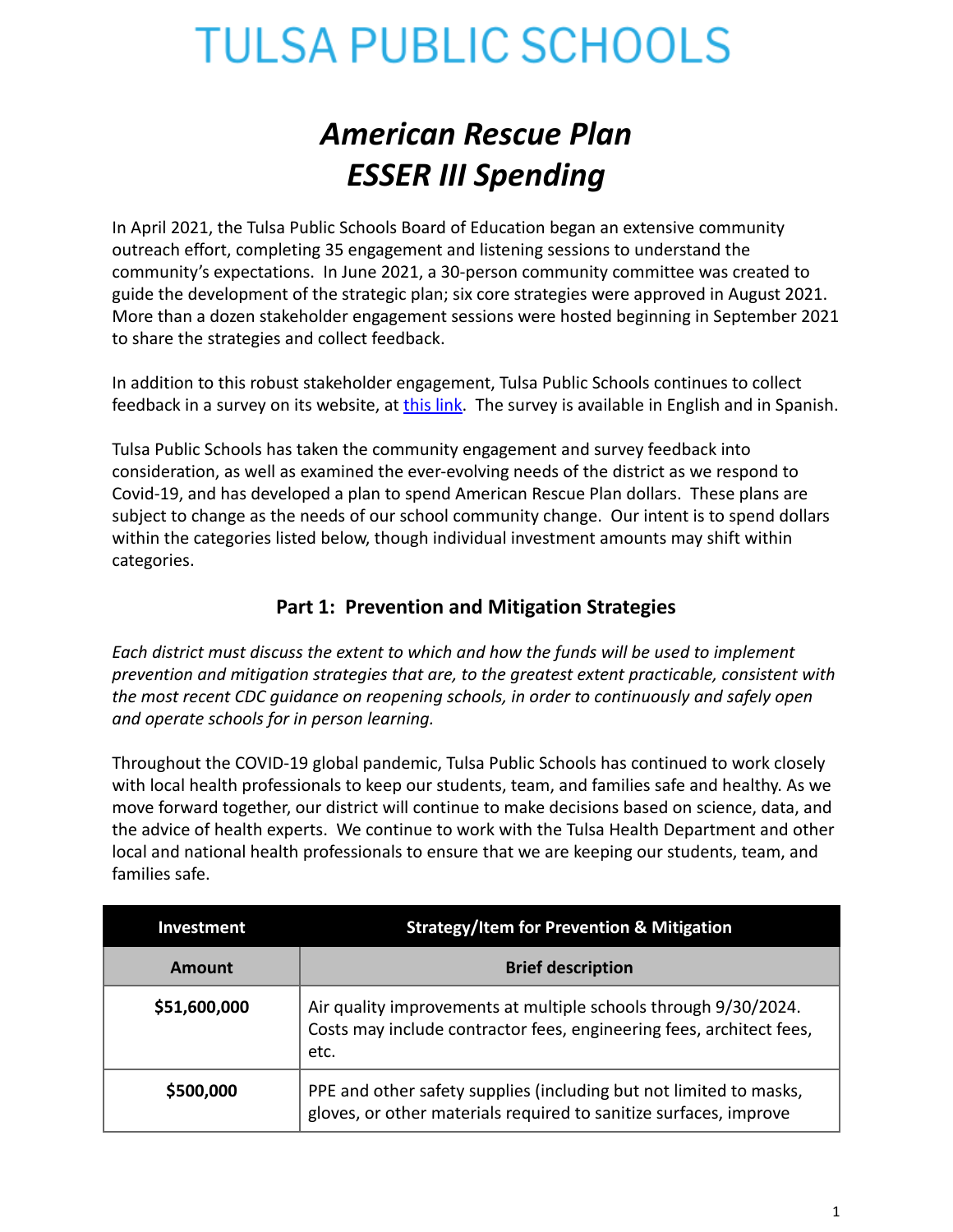|             | hygiene (such as portable handwashing stations), or improve<br>ventilation (such as portable air purifiers)                                                      |
|-------------|------------------------------------------------------------------------------------------------------------------------------------------------------------------|
| \$1,000,000 | Funds to cover temporary employment services to ensure we have<br>enough staff to maintain operations (custodians, maintenance, child<br>nutrition, bus drivers) |

### **Part 2: Strategies for Addressing Learning Loss**

*Each district must discuss how the district will use the 20% reservation to address the academic impact of lost instructional time through the implementation of evidence-based interventions, such as summer learning or summer enrichment, extended day, comprehensive after school programs, or extended school year.*

In Tulsa Public Schools, the 20% required reservation is \$26,201,348. Provided below are our current plans to address learning loss through September 30<sup>th</sup>, 2024. As we continuously examine needs and data, these plans may change.

| <b>Investment</b>                                                                                           | <b>Strategy for Addressing Learning Loss</b>                                                                                                                                                                                                                                                                                                                                                                                                                                                                                                                                                                                                                                                  |
|-------------------------------------------------------------------------------------------------------------|-----------------------------------------------------------------------------------------------------------------------------------------------------------------------------------------------------------------------------------------------------------------------------------------------------------------------------------------------------------------------------------------------------------------------------------------------------------------------------------------------------------------------------------------------------------------------------------------------------------------------------------------------------------------------------------------------|
| \$30,000,000<br><b>Expanded learning -</b><br>Summer 2021, 2022, 2023,<br>2024                              | Estimated investment of \$30 million. Investment includes<br>materials, salaries/benefits for academic/wellness/enrichment<br>program and operational staff, transportation, registration for<br>student activities, etc.<br>This includes summer boot camps, transition grade orientation<br>days, and credit recovery investments as well.                                                                                                                                                                                                                                                                                                                                                  |
| \$9,000,000<br><b>Expanded learning -</b><br>partnership with The Opp<br>2021-2022, 2022-2023,<br>2023-2024 | Estimated investment of approximately \$3 million per year.<br>The Opportunity Project is our Out-of-School-Time<br>Intermediary (OSTI). OSTIs work to improve scope and scale of<br>Expanded Learning programs through identifying and<br>connecting resources, coordinating and supporting a<br>professional learning network, and providing technical<br>assistance to community partners. OSTIs work to facilitate<br>partnerships between schools and partners, including<br>supporting the development of collaborative leadership<br>structures, such as Expanded Learning/Out-of-School Time<br>Coordinators, to connect youth with programs that match<br>their interests and needs. |
| \$1,500,000                                                                                                 | Academic intervention and behavioral supports; including but<br>not limited to additional counselors or teacher staff,<br>intervention program support (supplies,<br>licenses/subscriptions/professional learning), mental health                                                                                                                                                                                                                                                                                                                                                                                                                                                             |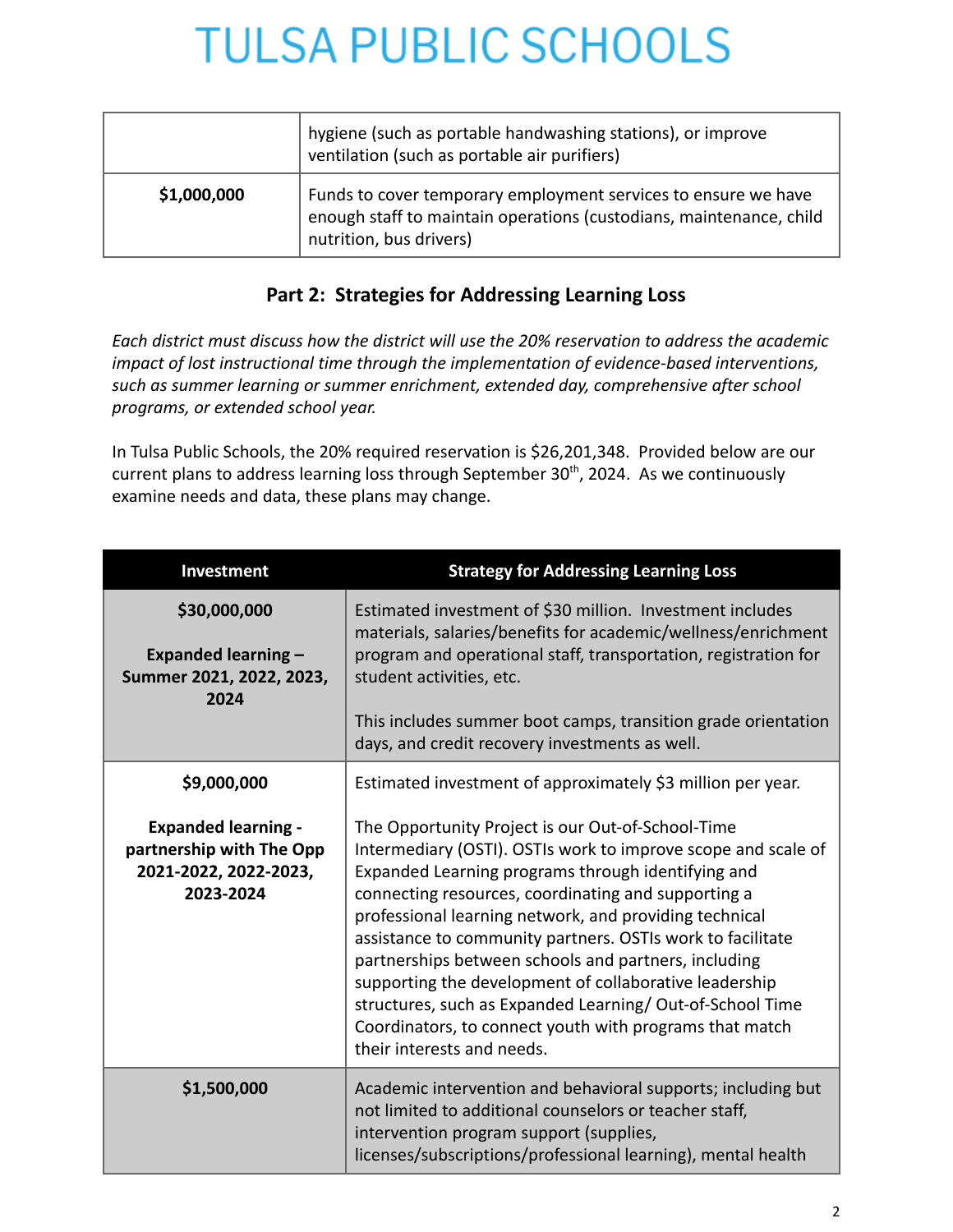|                | supports from outside partners, additional staff at TRAICE<br>(behavioral support program)                   |
|----------------|--------------------------------------------------------------------------------------------------------------|
| \$1,630,581.65 | Instructional or other social/emotional materials or other<br>supports (licenses, subscriptions, etc.)       |
| \$5,000,000    | Estimated \$5,000,000 investment in high-dosage tutoring with<br>FEV Tutor; instructional stipends/benefits. |

### **Part 3.**

*The district must describe how it will spend its remaining ARP ESSER funds consistent with section 2001(e)(2) of the ARP Act.*

In general, the three separate federal stimulus grants can be broken down into 5 basic categories. Our proposed investments will fall into one or more of these uses of funds. As we continue to examine data and needs, these investments may shift from one line item to another. **Note: As we continue to define resources to support the strategic plan, the investments below will be clarified.**

- 1. Physical health and safety: Investing in resources to implement CDC's K-12 operational strategy for in-person learning.
- 2. Family, Community, and Youth Empowerment: Funding crucial summer, afterschool, and other extended learning and enrichment programs.
- 3. Academic wellness and supports: Implementing strategies to meet the social, emotional, mental health, and academic needs of students hit hardest by the pandemic.
	- a. Supplemental direct student services.
	- b. Organizational knowledge, skills, and mindset.
- 4. Fiscal sustainability: Avoiding devastating layoffs and hiring additional educators to address learning loss.
- 5. Learning Technology: Funding for Wi-Fi hotspots and devices for students without connectivity for remote learning and supporting educators in the effective use of technology.

| <b>Investment</b> | <b>Brief Description</b>                                                                                                                                                                                                                                                        |
|-------------------|---------------------------------------------------------------------------------------------------------------------------------------------------------------------------------------------------------------------------------------------------------------------------------|
| \$11,500,000      | Staff to support the strategic plan (see Part 4 below for<br>strategies and here for more information); included but not<br>limited to operational staff, network support staff, program<br>staff at the district level, site-based staff, temporary staffing<br>services, etc. |
| \$10,000,000      | Recruitment and retention incentives to ensure continuity of<br>service to students and staff and fill hard-to-staff roles and<br>schools                                                                                                                                       |
| \$1,500,000       | Professional learning supports for teachers (stipends for<br>professional learning time outside of contract hours, support                                                                                                                                                      |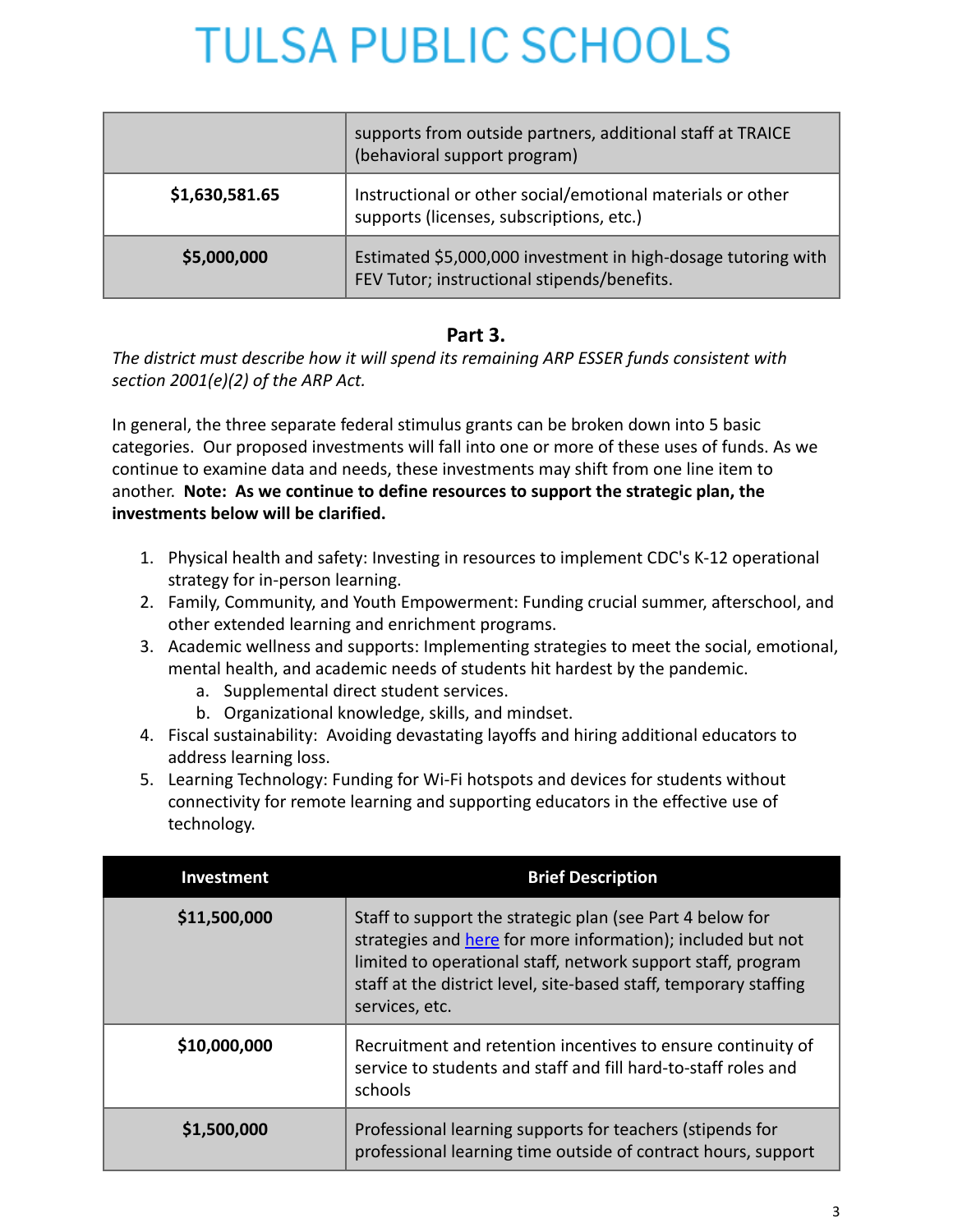|              | from professional learning partners, materials, conferences,<br>registration, etc.)                                                     |
|--------------|-----------------------------------------------------------------------------------------------------------------------------------------|
| \$11,000,000 | Indirect cost and staff to support the responsible investment<br>of stimulus dollars (for example, finance and communications<br>staff) |

### **Part 4: Ensuring Most Vulnerable Populations Unique Needs Are Addressed**

*The district must describe how it will ensure that the interventions it implements, including but not limited to the interventions implemented to address the academic impact of lost instructional time, will respond to the academic, social, emotional, and mental health needs of all students, and particularly those students disproportionately impacted by the COVID-19 pandemic, including students from low-income families, students of color, English learners, children with disabilities, students experiencing homelessness, children in foster care, and migratory students.*

Research suggests quality out of school time and expanded learning opportunities increase math and reading skills, prosocial skills, and learning attitudes and behaviors. Youth who regularly attended afterschool programs were 26% more likely to finish the year at or on track for grade level reading compared to non-attending peers, and those who regularly attended programs over two years demonstrated gains of up to 20 percentiles and 12 percentiles in standardized math test scores respectively, compared to their peers who were routinely unsupervised after school. Informal and formal mentoring relationships help young people overcome hardships, navigate challenges, and broaden their horizons.

Out-of-school time programs provide the time, space, and enriching environment that students need to develop critical skills, make meaningful connections, and discover their passions. In order to spark a passion for knowledge and discovery, young people need real-world, hands-on, cognitive learning that engages and motivates them in a way that is meaningful to them. Through these experiences, young people not only achieve gains in school, but also develop skills like problem-solving, critical-thinking, and practice building positive relationships – exactly the skills they need to become successful as students, productive citizens, employees and human beings.

Investments are also geared to support our strategic plan, which is intended to focus on support for vulnerable populations, while providing a foundation for all.

#### **STRATEGY ONE: HEALTHY SCHOOLS IN WHICH STUDENTS DEVELOP, ACHIEVE, AND THRIVE**

**Initiative 1:** Provide students with a school experience that builds the knowledge, habits, skills, and mindsets for long term success in school and life. **Initiative 2:** Work to connect our students to the support they need, when they need it, through a combination of Team Tulsa staff and community partners.

#### **STRATEGY TWO: RICH LITERACY THAT PROVIDES A LIFETIME OF OPPORTUNITY**

**Initiative 1:** Provide rich literacy instruction based on the science of reading and tailored support focused on student's individual literacy needs.